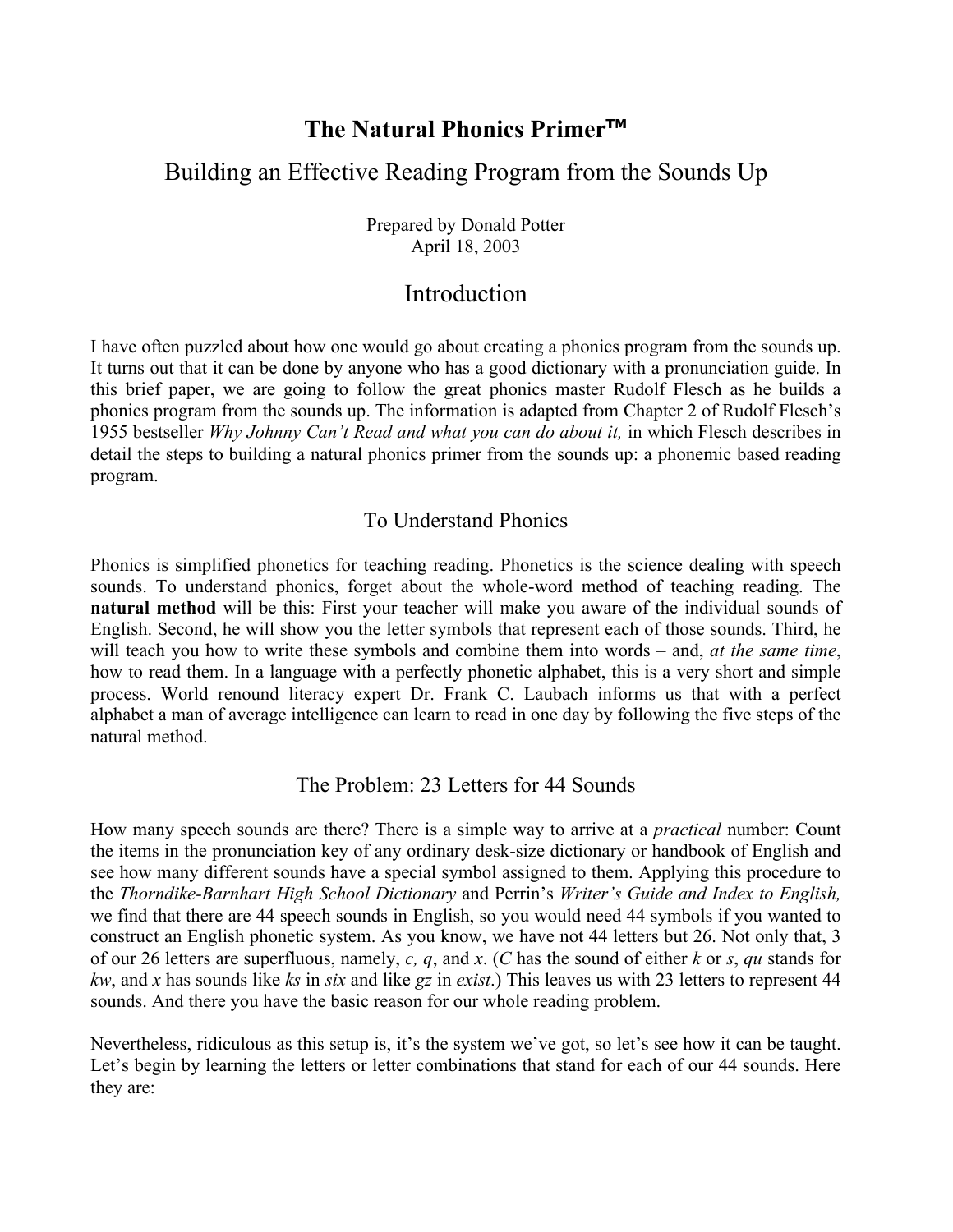# **25 Consonant Sounds**

### **18 Consonant Pairs: Voiced and Unvoiced**

B and p as in *bib* and *pup.* D and t as in *dad* and *toot. G* and *k* as in *gag* and *kick*. *V* and *f* as in *valve* and *fluff*. *Z* and *s* as in *ziz-zag* and *Sis*. *Th* ("voiced") and *th* ("unvoiced") as in *that* and *thick W* and *wh* as in *wayward* and *whistle*. *J* and *ch* as in *jam* and *cho-cho-train. Zh* and *sh* as in *treasure* and *measure*. (*zh* as in A*si*a, televi*si*on, ho*si*er, mea*su*re, plea*su*re, u*su*al, ca*su*al, and lei*su*re.)

### **6 Consonants Called Semivowels**

*l* as in *lull m* as in *ma'm n* as in *nun r* as in *rare y* as in *yo-yo ng* as in *singing*, *banging* (*ng* is not a combination of  $n + g$ ). (The *ng* sound also occurs before the sound of *k* in words spelled with *nk* – *drink, mink, pink*.)

#### **1 more consonant**

#### *h* as in *his* or *hers*

We have used 19 letters to write to write our 25 consonants: *b, c, d, f, g, h, j, k, l, m, n, p, r, s, t, v, w, y*, and *z*. In addition, there are two more superfluous letters that also represent consonant combinations: *q* and *x*. In other words, we have used up 21 of the 26 letters to write the consonants, which leaves us exactly  $5 - a$ , *e*, *i*, *o*, *u* – to deal with 19 vowel sounds. And this where English spelling gets really nasty.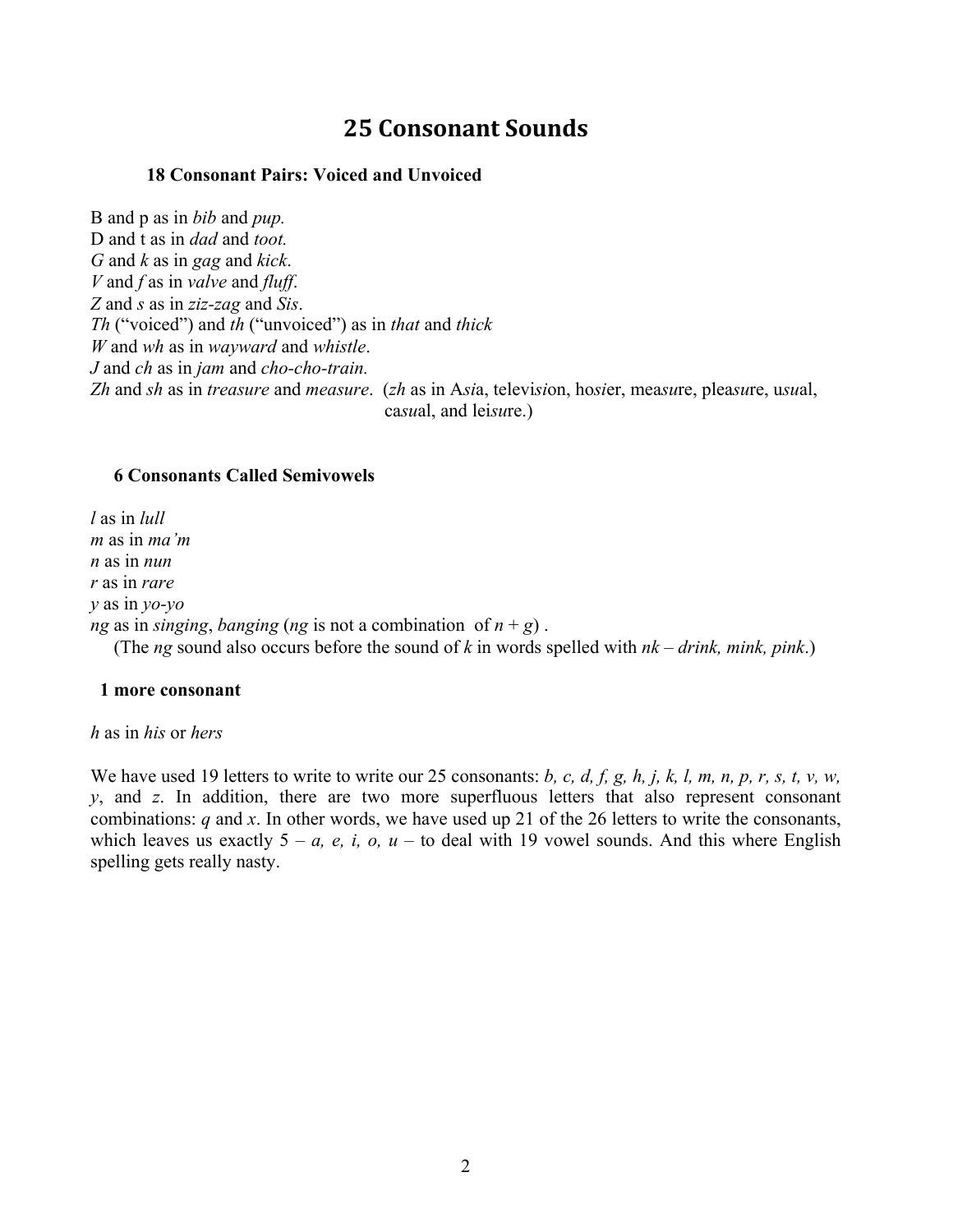## **19 Vowel Sounds**

**5 so-called short vowels**, as in *bag, beg, big, bog, bug*.

- **5 so-called long vowels**, as in *mate, mete, mite, mote, mute*. All these long vowels are spelled like the short vowels, but with a silent e after the consonant following the vowel. They can also be spelled in a variety of other ways: You can use *ai* and *ay* for the long *a*; *ee* and *ea* for the long *e*; *ie*, *y*, and *ye* for the long *i; oa, oe*, and *ow* for the long *o*; and *ue* and *ew* for the long *u.*
- **3 diphthongs** (combinations of two sounds) each with two different spellings: *au* as in *Paul* and *crawl*, *ou* as in s*pouse* and *cow*, and *oi* as in *noise* and *boy*
- **2 a long and a short** *oo* as in *Rube* and *boob*, and *whoosh* and *push*.
- **1 the sound a** as in *pa* and *ma, bar* and *car*
- **2 r vowels**: *air* as in *Fair heirs dare sware*, and *er* as in *Girls prefer fur*.
- **1 the all-purpose muttering vowel** we used in unaccented syllables regardless of their spelling *a* as in *drama,* the *e* in *item*, the *i* in *devil*, the *o* in *button*, the *u* in *circus*.

And that's the end of our 44-item list – a highly imperfect system, to be sure, but nevertheless a system that can be explained and taught without throwing up your hands in despair and going back to Chinese word learning.

What's the best way of teaching this system? To find out, Flesch compared the most important methods used during the last 170 years. – Noah Webster's *Blue-Backed Speller,* the McGuffey Readers, the once-famous *Beacon Readers*, today's Hay-Wingo method, Bloomfield method, the Hegge-Kirk-Kirk method, and others. Flesch discovered a great family resemblance among all those methods and a common sequence underlying them all. This is not surprising since it's a **natural sequence** based on our imperfect spelling system.

There are two main things wrong with out alphabet and our system of spelling:

- 1. We have only about half as many letters as we have sounds which means that half the symbols a child has to learn consist not of one letter but two – like ay, ea, sh, ch, and so on.
- 2. Some of our most important single letters are used to spell two or more entirely different sounds namely, the five vowels *a, e, i, o, u*, and the consonants *c* and *g*. (also *ch, ea, ei, ie, ey, oo, ou*, *ow, th, ough*)

Therefore, if you want to teach a child to read without utterly confusing him, you have to start him with single letters that stand for single sounds, then go on to sounds spelled by two-letters or twoletter combinations, and finally teach him that some letters do not spell one sound but two.

The catch in this, however, is that you can't teach a child to read without letting him read words. So you *have* to start with teaching the child the letters *a, e, i, o, u* in spite of the fact that each of them spells a long *and* a short vowel. The only way to solve this problem is to begin by teaching the child only five *short* vowels (which are far more common than the long ones) and postpone the long vowels until a much later stage.